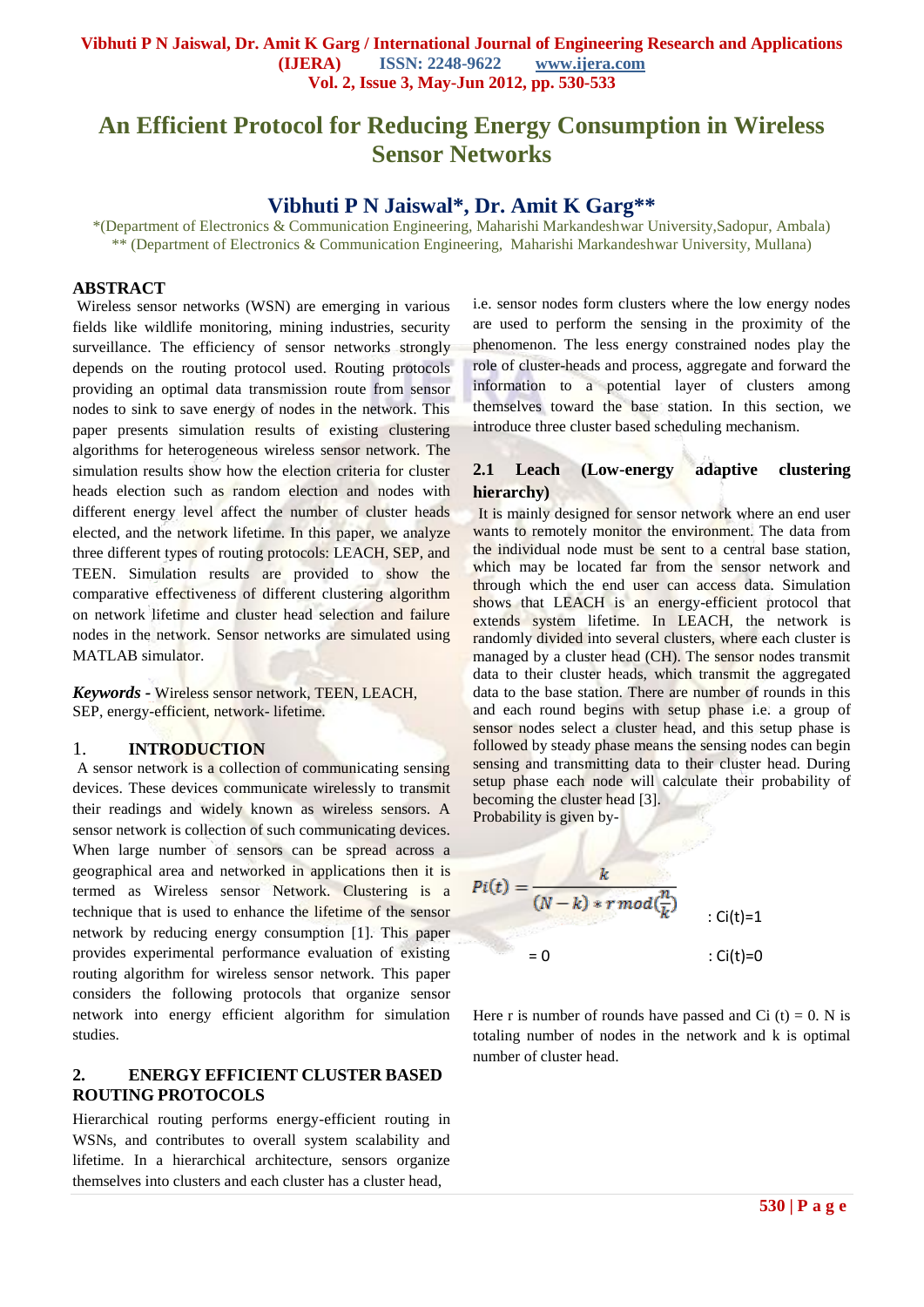#### **2.2 SEP (Stable Election Protocol)**

When there are heterogeneous nodes present in any network this protocol improves on election of cluster head. In this nodes of different energy levels are considered. In heterogeneous application the election probability of becoming the cluster head will depend on the type of existing nodes in presence of m fraction of advance node with additional energy of factor  $\alpha$  [3]. Weighted probability for normal and advance node is given by:

For normal node:











**Fig 2: Elected Cluster Head in SEP**

For advance node:

$$
padv = \frac{Popt}{1 + \alpha, m} * (1 + \alpha)
$$
\n(3)

Where pnrm and padv are probability of normal node and advance node [7].

(2)

 $p n r m = \frac{P \circ p t}{1 + \alpha, m}$ 

# **2.3 TEEN (Threshold sensitive energy efficient sensor network protocol)**

It's a hierarchical protocol designed to respond to sudden changes in the sensed attributes. It uses data centric mechanism. In this hierarchical grouping is being done. Where closer nodes form clusters and this process goes on until the sink is reached. After clustering is done, the cluster head broadcasts two thresholds to the nodes- the hard and the soft threshold. [5] TEEN is important for time-critical applications, in which the network is operated in a reactive mode. TEEN uses a data-centric method with hierarchical approach. The sensor network architecture in TEEN is based on a hierarchical grouping where closer nodes form clusters and this process goes on the second level until the sink is reached.

**TABLE 1. COMPARISON OF ENERGY EFFICIENT ROUNTING PROTOCOL.**

| <b>Protocols</b> | <b>Network</b><br><b>Type</b> | Applicati<br>on | <b>Cluster</b><br>head<br><b>Selection</b> |
|------------------|-------------------------------|-----------------|--------------------------------------------|
| <b>LEACH</b>     | Proactive                     | fault           | Random,                                    |
|                  | network                       | detection       | Dynamic                                    |
|                  |                               | and             | Election                                   |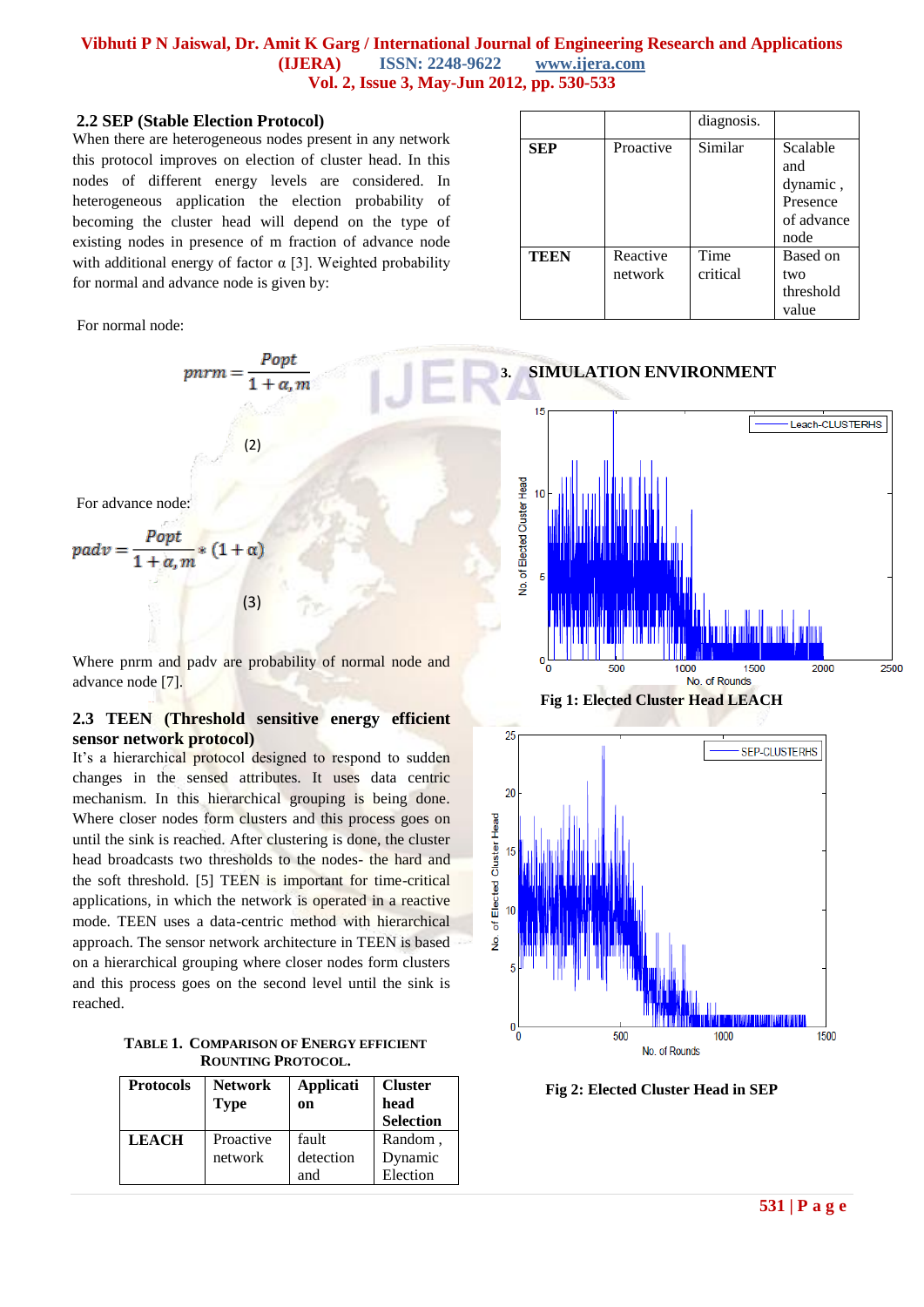

**Fig 3: Elected Cluster Head in TEEN**

Sensor networks are simulated using MATLAB simulator. To evaluate the performance of the clustering routing protocols in wireless sensor network the simulation consists of 100 nodes with initial energy of 0.5 Joule, scattered randomly within a 100x100 m sensor field.

The Base Station is (BS) located at (50,150) m, 4000 packet length and 50 bit control packets. The energy consumption due to communication will be calculated using the first order energy model.

We assume that each sensor node generates one data packet per time unit to be transmitted to the BS. For simplicity, we refer to each time unit as a round.



**Fig 4: Network Life Time in Leach, SEP and Teen Heterogeneous environment w.r.t. total no. of rounds**



**Fig 5: Network Lifetime (stability) of LEACH, TEEN and SEP wrt FND**

# **4. PERFORMANCE MATRICES USED IN SIMULATION**

### **4.1 Elected cluster Head per Round**

The election of Cluster head is lies on various parameters like Initial energy Eo, probability p. In probabilistic clustering technique, nodes are selected to become the cluster head depending on calculated probability [6]. We change in the parameters for cluster heads election in the above three protocols.

Then by simulation result we will show the variation in the results.

#### **4.2 Network Lifetime**

If the protocol can completely utilize the presence of some advance nodes that have extra energy to increase network lifetime then it will be very beneficial [3]. The lifetime can be defined either the number of rounds until the first nodes dies or a certain percentage of nodes are dies. Simulation is performed by varying the fraction of m advance nodes with the constant extra energy [3]. The comparisons for the three protocols are further analyzed and the results are shown in Figure 4. It can be seen that, the presence of advanced nodes gives no effect to LEACH and TEEN protocol while the network lifetime improves SEP protocols.

#### **5. SIMULATION RESULTS**

The simulation results for LEACH, SEP and TEEN protocols are shown in Figures 1,2,3. It is observed that there are distinct variations in the number of cluster heads elected per round for all three protocols as shown in Figures 1, 2, 3. In LEACH and TEEN protocols, the optimal number of cluster heads is set to 5% [4]. It can be seen that the variation of number of cluster heads for LEACH and TEEN protocols which is far from near optimal, 5. In SEP protocol, the optimal number of cluster heads is 10 due to the presence of advanced node [7]. The variation of number of cluster heads. This means, the SEP protocol manages to minimize the variation in the number of cluster heads elected. The comparison for the three protocols are further analysed and the results are shown in Figure 4. It can be seen that, the presence of advanced nodes gives no effect to LEACH and TEEN protocol while the network lifetime improves SEP protocols. Simulation result for this are as